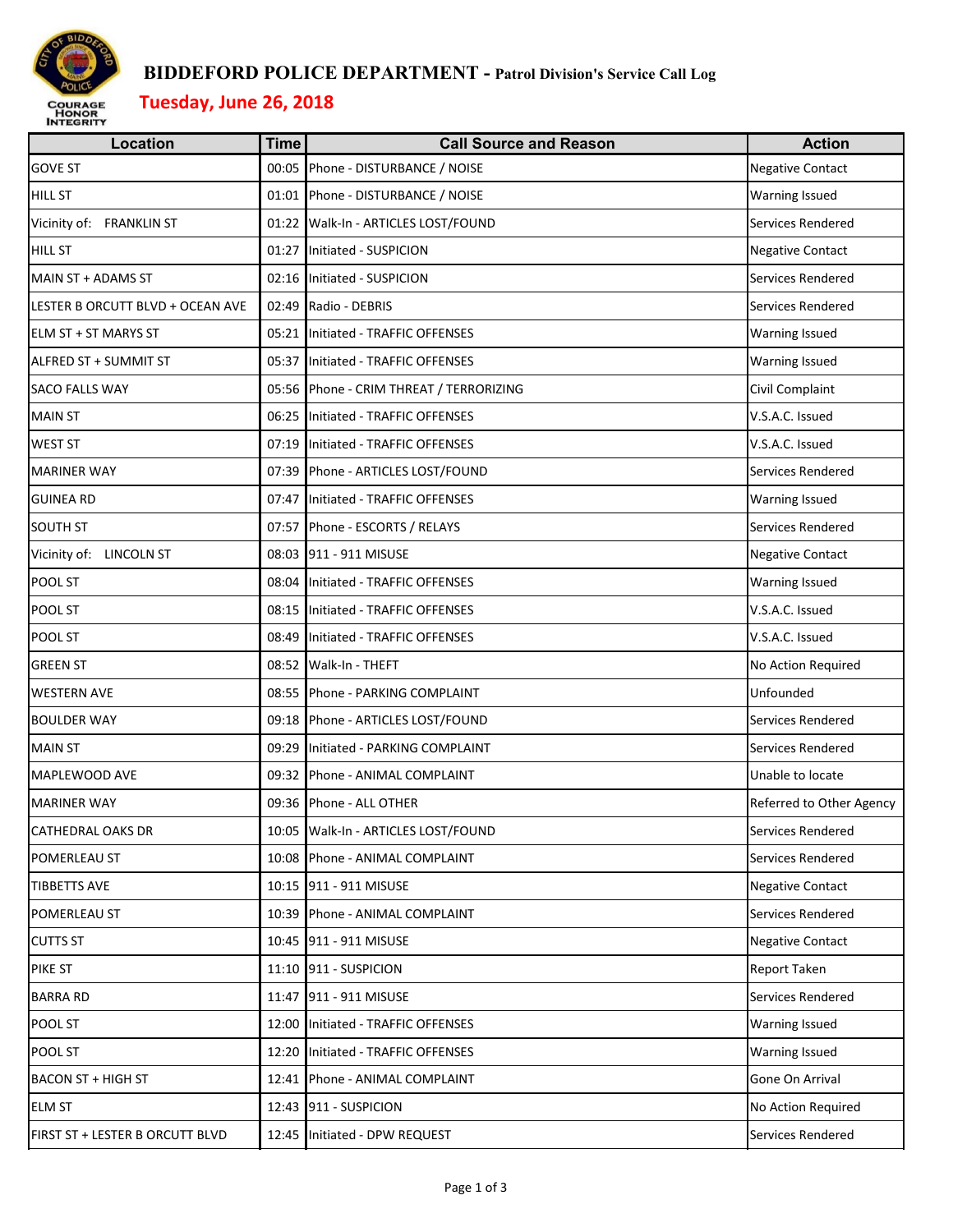

### **BIDDEFORD POLICE DEPARTMENT - Patrol Division's Service Call Log**

# **Tuesday, June 26, 2018**

| <b>Location</b>              | <b>Time</b> | <b>Call Source and Reason</b>                                                                                                                               | <b>Action</b>           |
|------------------------------|-------------|-------------------------------------------------------------------------------------------------------------------------------------------------------------|-------------------------|
| POOL ST + MEETINGHOUSE RD    | 12:47       | Phone - CHECK WELFARE                                                                                                                                       | Services Rendered       |
| <b>MILE STRETCH RD</b>       |             | 12:52 Initiated - TRAFFIC OFFENSES                                                                                                                          | V.S.A.C. Issued         |
| <b>MILE STRETCH RD</b>       | 13:13       | Initiated - TRAFFIC OFFENSES                                                                                                                                | V.S.A.C. Issued         |
| <b>HILL ST</b>               | 13:26       | Initiated - TRAFFIC OFFENSES                                                                                                                                | Services Rendered       |
| <b>GRAHAM ST</b>             | 13:33       | Phone - ALL OTHER                                                                                                                                           | Services Rendered       |
| <b>ALFRED ST</b>             | 13:43       | Phone - SHOPLIFTING<br>Summons: MILLS, JOSHUA BRIAN<br>Address: BIDDEFORD, ME<br>Age: 28<br>Charges: THEFT BY UNAUTHORIZED TAKING OR TRANSFER - SHOPLIFTING | Citation Issued         |
| SOKOKIS RD + TWIN ISLAND DR  | 13:48       | Phone - CHECK WELFARE                                                                                                                                       | No Action Required      |
| <b>CADORETTE AVE</b>         | 14:02       | Phone - ANIMAL COMPLAINT                                                                                                                                    | Services Rendered       |
| <b>GRAHAM ST</b>             | 14:05       | Phone - SUSPICION                                                                                                                                           | Services Rendered       |
| <b>GREEN ST</b>              | 14:22       | Phone - JUVENILE OFFENSES                                                                                                                                   | Services Rendered       |
| POOL ST                      | 14:38       | Initiated - ANIMAL COMPLAINT                                                                                                                                | Services Rendered       |
| <b>ELM ST</b>                | 15:02       | Phone - HARASSMENT                                                                                                                                          | Services Rendered       |
| POOL ST                      | 15:07       | Phone - ANIMAL COMPLAINT                                                                                                                                    | Services Rendered       |
| <b>FRANKLIN ST</b>           | 15:08       | Walk-In - ARTICLES LOST/FOUND                                                                                                                               | Report Taken            |
| <b>GRANITE ST</b>            | 15:09       | Phone - SUSPICION                                                                                                                                           | <b>Negative Contact</b> |
| <b>ELM ST</b>                |             | 15:32 911 - 911 MISUSE                                                                                                                                      | <b>Negative Contact</b> |
| LONG AVE                     |             | 15:33 Phone - PARKING COMPLAINT                                                                                                                             | No Action Required      |
| <b>FRANKLIN ST</b>           |             | 15:34 Phone - DRUNKENNESS                                                                                                                                   | Gone On Arrival         |
| MAIN ST + ADAMS ST           | 15:53       | Initiated - WARRANT ARREST<br>Arrest: DONNELLY, KELLY ROSE<br>Address: TRANSIENT BIDDEFORD, ME<br>Age: 23<br><b>Charges: WARRANT ARREST</b>                 | Arrest(s) Made          |
| <b>ALFRED ST</b>             |             | 16:07 Walk-In - COURT ORDERED CHECK IN                                                                                                                      | Services Rendered       |
| <b>GREEN ST</b>              |             | 16:40 911 - DOMESTIC COMPLAINTS<br>Arrest: MICHAUD, SHENA LAURA<br>Address: BIDDEFORD, ME<br>Age: 30<br>Charges: DOMESTIC VIOLENCE ASSAULT                  | Arrest(s) Made          |
| <b>NEW COUNTY RD</b>         |             | 18:16 911 - 911 MISUSE                                                                                                                                      | No Action Required      |
| MAIN ST + WESTERN AVE        | 18:24       | Phone - WARRANT ARREST<br>Arrest: JONES, KIKO ROENICKE<br>Address: TRANSIENT BIDDEFORD, ME<br>Age: 38<br><b>Charges: WARRANT ARREST</b>                     | Arrest(s) Made          |
| POOL ST                      | 18:47       | Phone - CHECK WELFARE                                                                                                                                       | Services Rendered       |
| <b>SOUTH ST</b>              | 19:00       | Phone - Attempted/Threatened Suicide                                                                                                                        | Report Taken            |
| JEFFERSON ST + WASHINGTON ST | 19:22       | Phone - CHECK WELFARE                                                                                                                                       | <b>Negative Contact</b> |
| <b>ADAMS ST</b>              | 20:09       | Phone - CHECK WELFARE                                                                                                                                       | Services Rendered       |